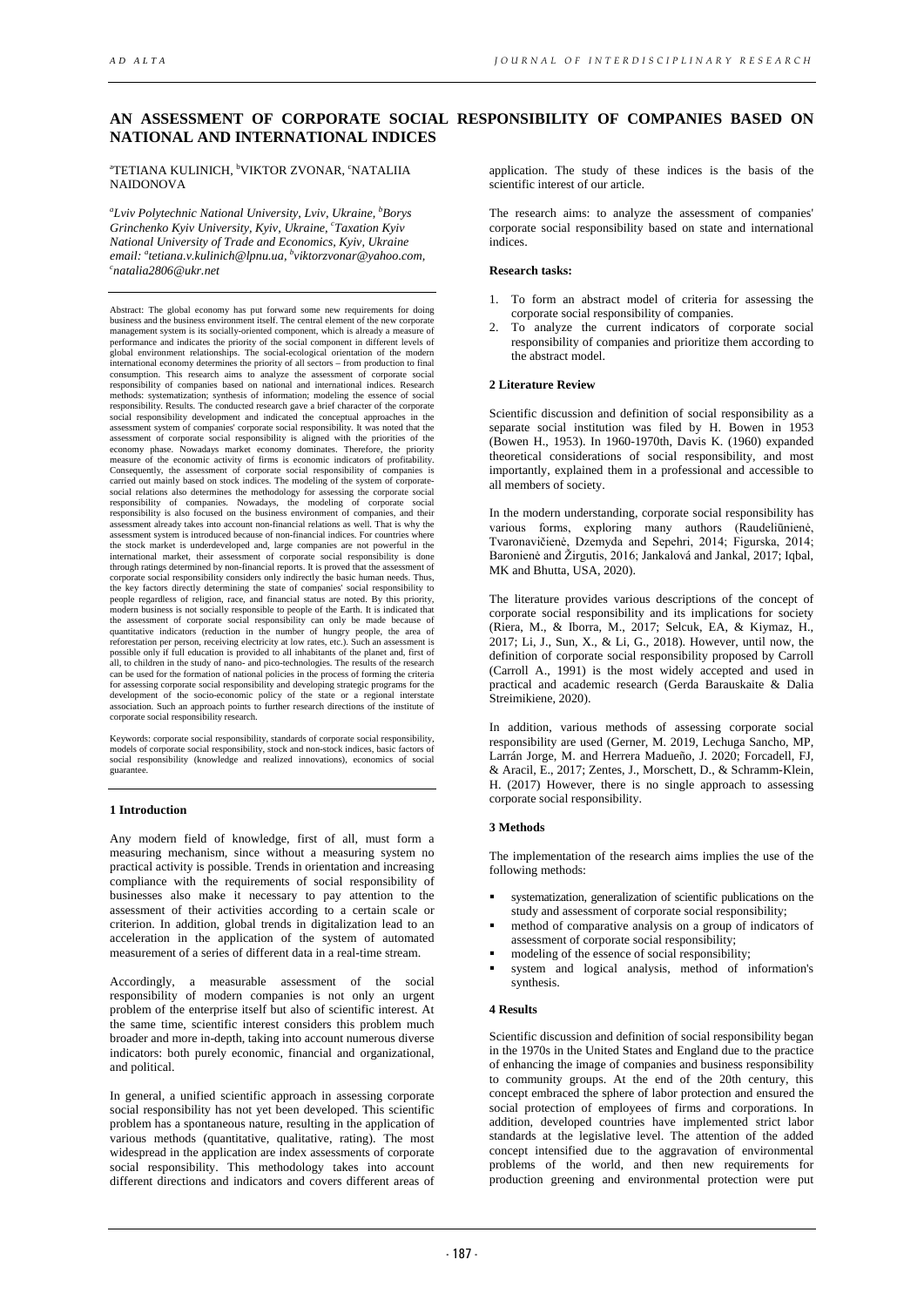forward. Society demands the minimization of environmental risks of corporate activities under the standards of sustainable economic growth. In the energy sector of the economy, development must be achieved without disturbing the energy balance and without compromising the security of access to electricity, environmental sustainability, economic sustainability, and economic growth.

The international legislative initiative has enshrined corporate social responsibility (CSR) in several agreements and standards: (European Union Social Policy Agreement, 1991), Rio Declaration on Environment and Development, United Nations, 1992; UN Global Compact, 2000, Millennium Development Goals, United Nations Millennium Declaration, 2000; International Standard Guidance on social responsibility, International Organization for Standardization, 2010, The Sustainable Development Goals, United Nations, 2015.

In the 21st century, the publication of annual CSR reports of well-known corporations began. For example, within 5 years, 81% of the world's 500 largest companies voluntarily published non-financial reports on economic, environmental, and social activities, compared to only 61% in 2011. In 2017, the EU Directive required mandatory disclosure of non-financial and other information of a different nature.

Consequently, assessment of social responsibility is a complex process that includes numerous indicators of different aspects. That is why indices are widely used in social responsibility assessment practice.

In general, these indices are divided into stock and non-stock ones. The most widespread among stock indices are DSI 400 (Domini Social Index 400), DJSI (Dow Jones Sustainability Index), FTSE4Good, etc., and for non-fund ones: Accountability Rating; Business in the Community's Corporate Responsibility Index; Social Index of Danish Ministry of Social Policy and others.

However, the methodology of such indicators is very specific. Therefore, let us indicate the main characteristics and features (Table 1).

Table 1 – The characteristics of social responsibility indices

| Indexes   | Specifics of application                       |  |  |  |  |  |  |
|-----------|------------------------------------------------|--|--|--|--|--|--|
| Stock     | Limited number of companies in which certain   |  |  |  |  |  |  |
|           | indicators are defined                         |  |  |  |  |  |  |
|           | Wide range of indicators                       |  |  |  |  |  |  |
|           | Consideration of strong and weak elements of   |  |  |  |  |  |  |
|           | companies                                      |  |  |  |  |  |  |
|           | Environmental and economic results of the      |  |  |  |  |  |  |
|           | company activities are taken into account      |  |  |  |  |  |  |
| Non-stock | Assessment of the company's performance by     |  |  |  |  |  |  |
|           | different stakeholder groups                   |  |  |  |  |  |  |
|           | Assessment of non-financial activities of the  |  |  |  |  |  |  |
|           | company at all stages of its development and   |  |  |  |  |  |  |
|           | implementation                                 |  |  |  |  |  |  |
|           | Environmental, economic performance of the     |  |  |  |  |  |  |
|           | company is not taken into account              |  |  |  |  |  |  |
|           | Often environmental and economic results of    |  |  |  |  |  |  |
|           | the company's activity are not taken into      |  |  |  |  |  |  |
|           | account                                        |  |  |  |  |  |  |
|           | Some indices do not consider the division of a |  |  |  |  |  |  |
|           | company's activity into financial and non-     |  |  |  |  |  |  |
|           | financial components                           |  |  |  |  |  |  |

Source: author's elaboration

In our research, we will start with the definition of corporate social responsibility. Thus, according to the World Bank research institute, social responsibility of business is, firstly, a set of policies and actions related to key stakeholders, values, and requirements that take into account the interests of people, communities, and the environment; secondly, it is the focus of the business on sustainable development. The European

Commission defines corporate social responsibility as a tool to influence society by ensuring sustainable development.

In these definitions, the priority of sustainable development and consideration of people's interests is noted. But this definition is more general and does not take into account specific human needs. Let us note the basic factors that allow a person to act and develop and improve.

- 1. Climatic needs are determined by the climatic zone of human life.
- Needs for shelter, food, and clothing. These needs change with the passage of man in his biological cycles. These are demographic needs.
- 3. The need for protection and security. These are overwhelmingly environmental security.
- 4. The need for communication. By nature, communication bears the seeds of learning. The need for communication acts as a need for learning.

Such is the minimum of needs, which allows a person to live and not to survive. However, the development of society makes it possible to change the priority of needs. For example, the availability of electric current and various equipment, climatic needs allow disregarding (it is possible to heat or cool the premises). Also, the housing needs, clothing are significantly negated by technology. But there is a growing need not just for resources, but in a certain way prepared for use and safe to use.

Consequently, the factors of social responsibility will change (Figure 1).

|                                                            |  | A minimal system in ensuring social |  |                                         |  |                                       |  |
|------------------------------------------------------------|--|-------------------------------------|--|-----------------------------------------|--|---------------------------------------|--|
| Accessibility of<br>energy resources<br>(electricity, gas) |  | Accessibility<br>of knowledge       |  | Guarantee of<br>environmental<br>safety |  | Accessibility<br>demographic<br>needs |  |

Figure 1 – The requirements for the system of minimum social guarantees for a person

Source: author's elaboration

The fulfillment of these needs under market conditions is determined only through the mechanism of supply and demand. In this mechanism, the only measure of guaranteeing social responsibility is the concentration of money with the consumer. This is why the system of corporate responsibility of business has been introduced. Unfortunately, it is not able to solve the urgent problems of humanity (malnutrition, fresh water, electricity). Social responsibility is a function of four factors excitement:

$$
CSR = f(X, Y, Z, d), \rightarrow max \tag{1}
$$

Graphically, the CSR function intersects the benefit availability function:

$$
\begin{cases}\n\text{CSR} = f(X, Y, Z, d) \\
BA = f(R, T)\n\end{cases} (2)
$$

This system is solved only by the technology development.



Figure 2 – Graphical link between social responsibility and the benefits accessibility

Source: author's elaboration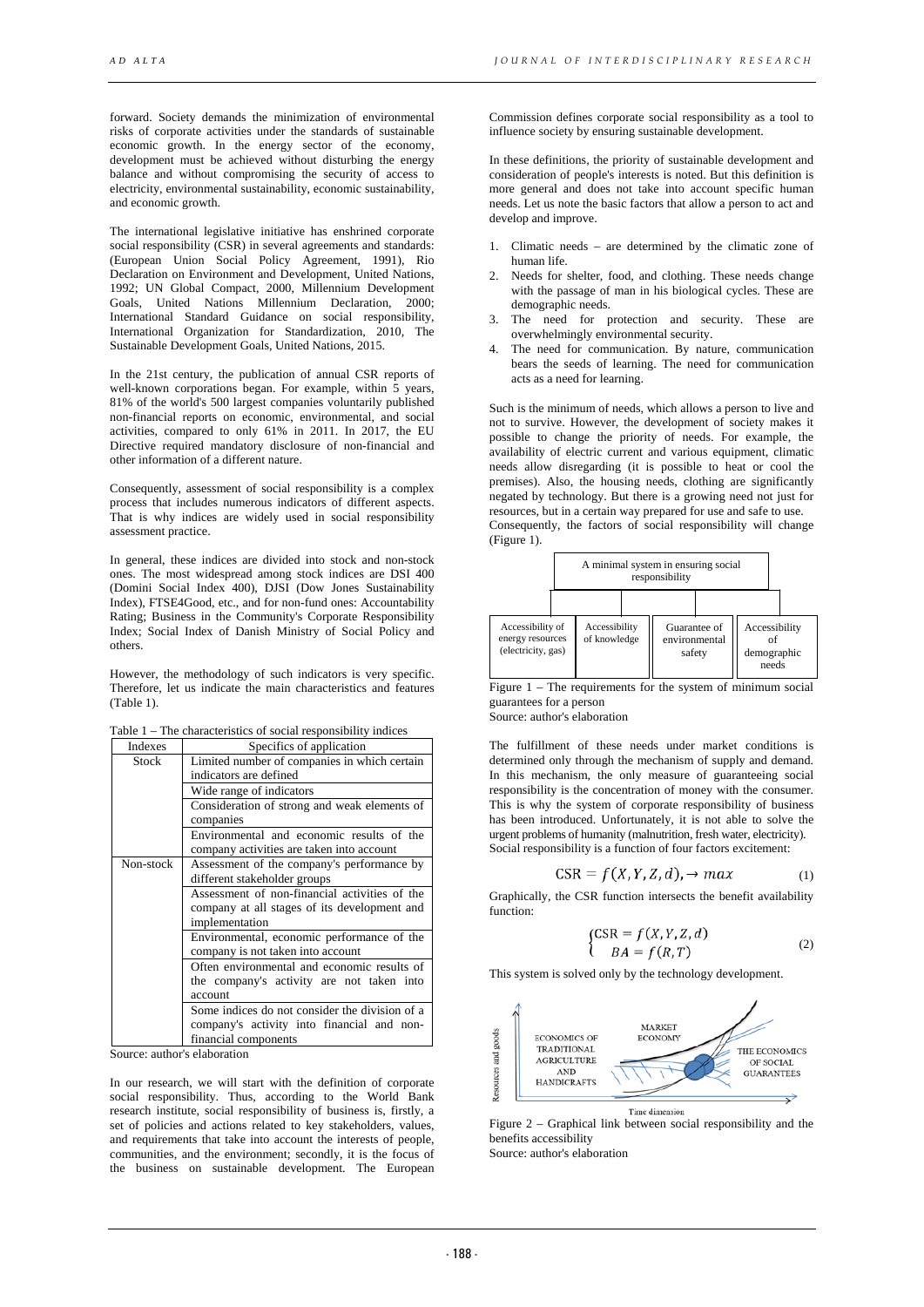The understanding of the fundamental natural laws of the Universe brings humanity to a new stage of development and social responsibility. At the same time, technologies should not be controlled by a separate group, and the patenting system should become transparent and publicly available in the system of a real implementation.

Consequently, the measure of social responsibility of business becomes the indicator of innovative implementations. Therefore, scientific and technological developments should play a dominant position in the integral indicators.

The quantitative indicators of overcoming conditions unfit for human life (reducing the number of hungry and malnourished people, getting electric power and drinking water, etc.) have more practical value in the system of corporate social responsibility indicators. It is worth reminding that about 2 billion people on the planet do not have an opportunity to fully feed themselves, and this indicator is growing every year. The situation with drinking water and power supply is similar. Such a situation is strange, taking into account the fact that labor productivity in the world economy is constantly growing and the reduction of daily working time to 6-7 hours in developed countries is observed.

### **5 Discussion**

Our research is focused on the assessment of the social responsibility of business. However, social responsibility in society is a fairly new phenomenon and is in its formative stage. Its assessment depends on the understanding of this phenomenon and its manifestation in the world economy. We somewhat disagree with Bowen H. (Davis K, 1967), who treated social responsibility as a separate social institution. It only becomes a social institution if there is the exploitation of the wage-worker, defined by the legislative field of the national and international economy. Corporate social responsibility is, therefore, a natural action to counteract this exploitation of labor (Mihus et al., 2021). Davies K. was the one who managed to explain this phenomenon in a professional and accessible way to all members of society, pointing out the benefits for all participants of this institution.

The explanation of the methodological approach to the assessment of corporate social responsibility is based on an understanding of the mechanism of corporate social responsibility, and the mechanism itself is revealed through an appropriate model. The modeling of corporate social responsibility was laid down by Carroll A. (1979) in the late 1970s. Fully agree with the researcher that the basis of corporate social responsibility is economic, legal, ethical, and discretionary compliance.

Changes in the international environment entail changes in the mechanism of corporate social responsibility. For this reason, Carroll A. is constantly adapting his basic model. Let us clarify that the essence of global corporate social responsibility remains unchanged: making a profit. Schwartz M. (2003) deduces this as a necessary condition and points out that this economic goal should not violate national and international law, be guided by standards (local and global), and take into account the expectations of local communities.

If we evaluate corporate social responsibility as the development of fundamental-application explanations of the business environment, two models are made СSR-1 (Frederick W., 1968) to СSR-2 (Frederick W., 1978). CSR-1 is the basis for understanding social responsibility, and CSR-2 is the concept of corporate social responsiveness and is a managerial tool and technique in shaping the organizational structure of a corporation and its behavior. These models, accordingly, have developed techniques for the integral assessment of corporate social responsibility through the stock and, respectively, non-fund indicators.

However, in these assessments, the person himself does not occupy a primary position. In our opinion, from a position of humanity and ethics in the estimation of corporate social

responsibility should stand a change of environment of life of the person to improve to provide the person with necessary benefits for its development.

#### **6 Conclusion**

To summarize, let us point out that corporate social responsibility is a phenomenon in most political measures of the representatives of the globalist elite. Accordingly, this elite sets the direction of most scholars' research. For ethical reasons, however, social responsibility is a natural process of human development. Therefore, this phenomenon becomes central to the social and economic process discussion in the global economy.

The impact of CSR needs to be measured. Therefore, assessing the impact of CSR requires taking into account a fairly large number of factors and economic indicators. Considering that the modern mechanism of economic activity is a market economy, this phenomenon has been used by large corporations to improve their stock ratings, which ultimately provides an additional increase in their stock quotes, and investors increased dividends. Consequently, CSR began to be evaluated through improvements in stock index methodology.

Further implementation of social standards and mandatory filing of non-financial reports by corporations introduced a mechanism for evaluating CSR through non-stock indices. This trend can be traced both internationally and nationally.

In conceptual terms, this CSR assessment is carried out solely to increase the importance of the responsibility of international and large national companies in the business environment and the commitment of consumers and their customers. Thus, the priority measure is the efforts made by companies to improve certain factors in their business activities and their impact on the environment (ecologization, elimination of discrimination, etc.).

Undoubtedly, such an approach is important because it allows and forces the management of corporations to focus not only on purely economic goals but to solve urgent problems of the environment and social inequality. However, a radical solution to the problems of social responsibility of business has not yet been traced. The reason for this is the substitution of the aims' priority. Nowadays, the aim of improving the living conditions of a single person on a global scale is not even voiced. Therefore, the social value system does not track the measurement of specific quantitative characteristics. However, integral indicators developed on an economic basis (stock indices) dominate reports and various rankings, because the economic component of the social assessment of the international environment remains a priority.

The transition to full social responsibility is possible, but under certain conditions, among which the factor of knowledge which in their realization leads to innovative development is obliged to dominate. And the knowledge should become completely accessible and not be fragmented by different factors.

The understanding of social responsibility can change fundamentally only through innovation, or more precisely, its rapid implementation. Modern innovative development is difficult from the position of implementation's organization because it requires significant efforts to harmonize legal requirements and organizational and production processes. Modern breakthrough innovative technologies are implemented over dozens of years and are focused on profit.

When it comes to knowledge, modern mass learning, especially in national countries with less powerful economies, is fixated exclusively on national priorities. Education should be oriented to the study of nano- and pico- (10-12) technologies.